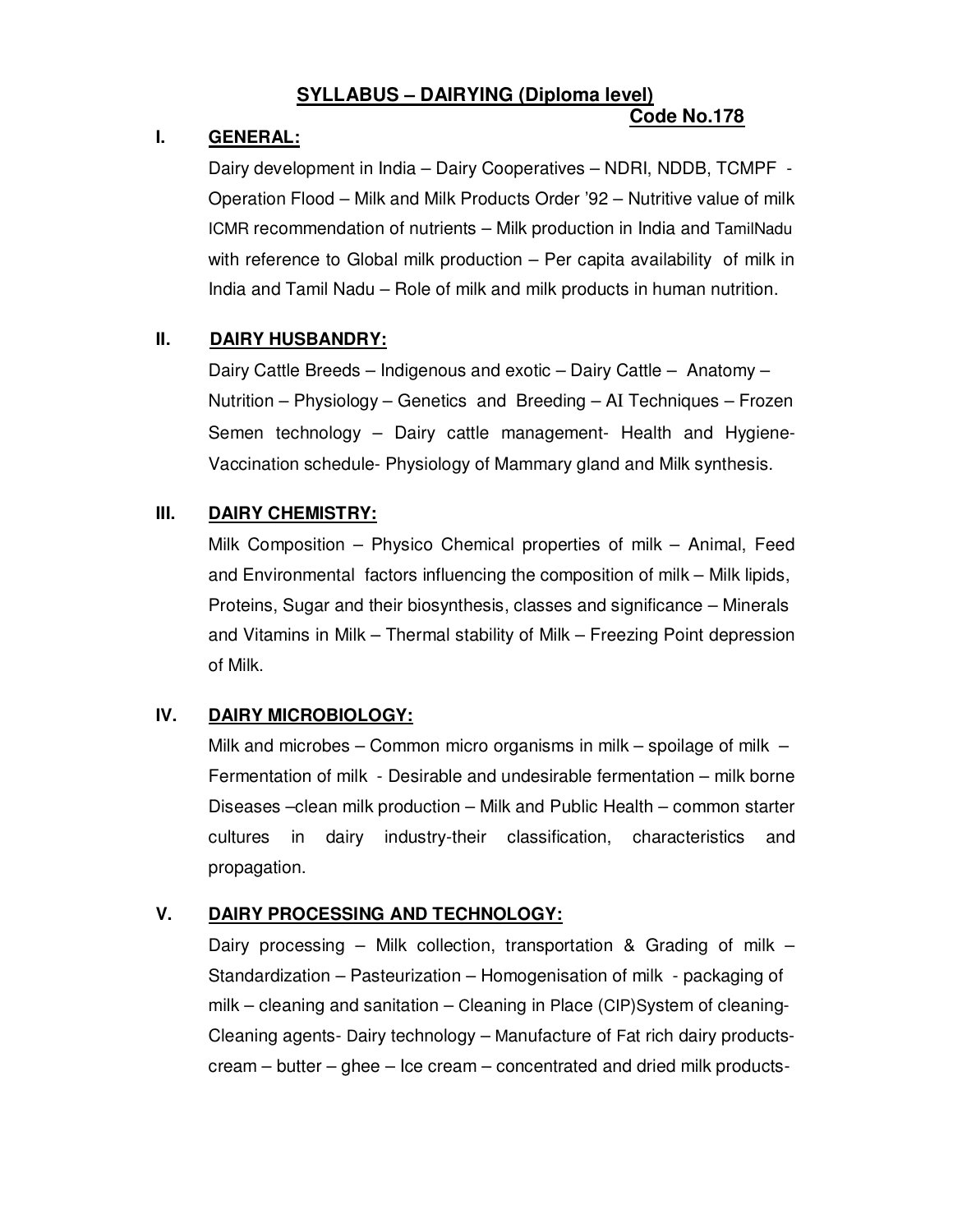cheese and other fermented products – manufacture of Dahi – Yoghurt – Shrikand – Indigenous milk products – Effective utilization of dairy by - products.

## **VI. DAIRY ENGINEERING:**

Pasteuriser, Homogeniser, Freezer, Evaporator – their Principles and designs - Boiler - Installation, operation and design - Boiler efficiency-Cream separators - Principle of Heat Exchange - Energy consumption in different milk processing operations – Refrigeration requirements in different dairy processing operations – Time/Temperature schedule for CIP of Tanker & Pipelines and Pasteurizers - Energy Conservation measures.

#### **VII. DAIRY PLANT MANAGEMENT AND TECHNOLOGY:**

 Food safety and Quality assurance strategies – Implementation of HACCP/ ISO and certification – Packaging of Market Milk and Milk products – Advancements in Liquid Milk and Milk Products Packaging.

### **VIII. QUALITY ANALYSIS OF MILK:**

Sensory analysis of Milk – Determination of Specific gravity, fat, SNF, TS, Acidity & pH in milk and their significance and interpretation – Determination and significance of MBR Test – SPC – Phosphatase activity in milk – Common adulterants in milk and their detection techniques – Advanced analytical techniques in milk and milk products.

### **IX. STATUTORY SAMPLING OF MILK AND MILK PRODUCTS:**

Sampling – Sampling Personnel – Sealing & Labeling of samples – Preparation of a sampling report – Sampling equipment – sample containers – Sampling techniques – Preservation of samples – Storage and transport of samples – minimum sample size – Sampling for microbiological examination.

### **X. STANDARDS FOR MILK AND MILK PRODUCTS:**

Definition of Milk and Milk Products under the PFA Rules, 1955/Food Safety Act 2006 – Classes of Milk – Legal / Statutory standards of milk and milk products – bacteriological standards for milk and milk products – BIS,